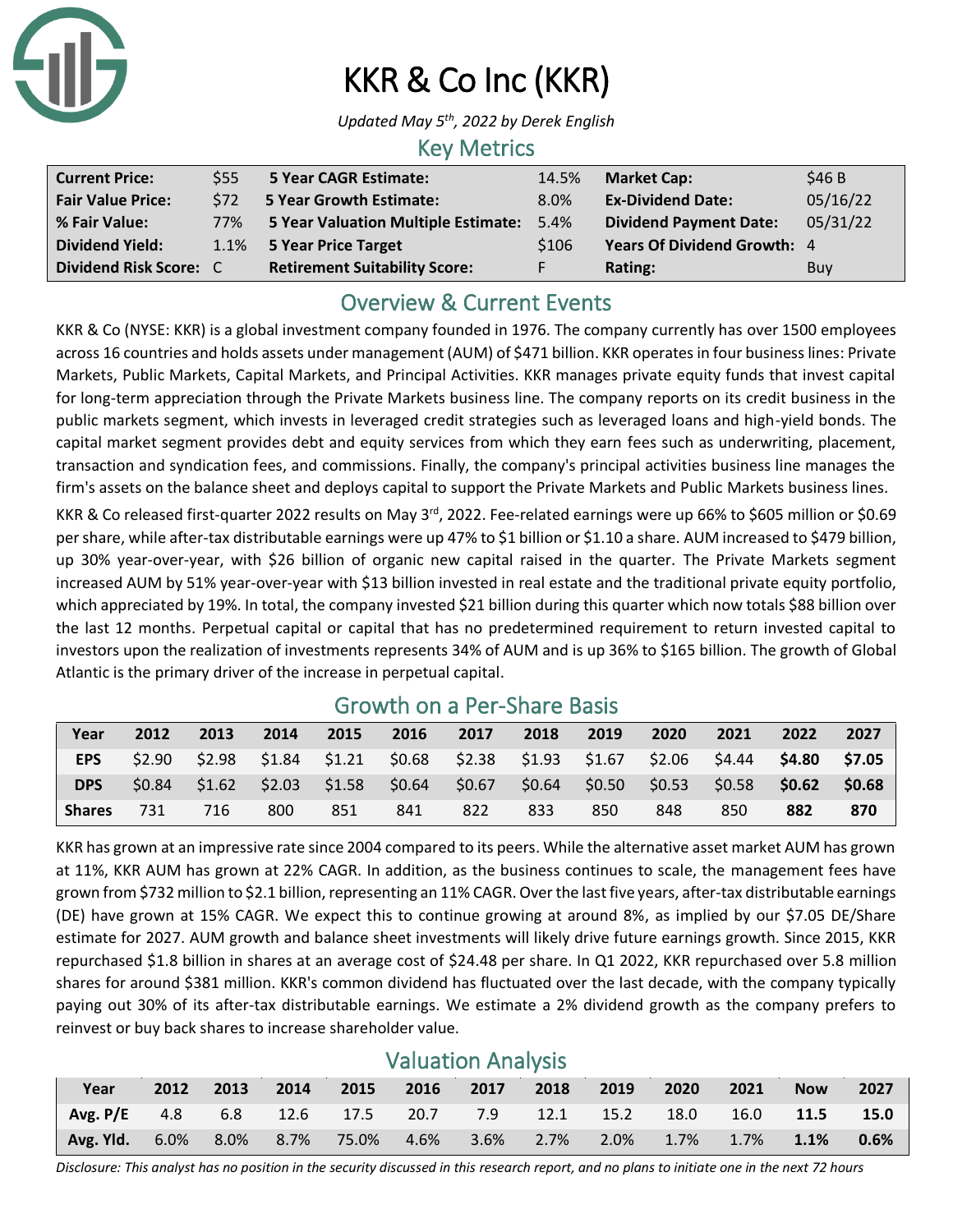

# KKR & Co Inc (KKR)

#### *Updated May 5 th , 2022 by Derek English*

KKR is trading below its 10-year average P/E ratio of 13.6 and looks to be attractively valued with a fair price of 23% above the current \$55 share price. Applying our targeted P/E ratio of 15 for 2027 and our expected \$7.05 DE/share for 2027, we arrive at our five-year price target of \$106, which could mean substantial share price returns before the contribution from the 1.1% dividend yield.

## Safety, Quality, Competitive Advantage, & Recession Resiliency

| Year   |     | 2012 2013 |               |     |     | 2014 2015 2016 2017 2018 2019 2020 2021 2022 |        |     |     |                             | 2027 |
|--------|-----|-----------|---------------|-----|-----|----------------------------------------------|--------|-----|-----|-----------------------------|------|
| Payout | 29% |           | 54% 110% 131% | 94% | 28% | 33%                                          | $30\%$ | 26% | 13% | $\setminus$ 13% $\setminus$ | 10%  |

Scale and reputation carry more weight within the asset management industry than a traditional company. We can see from the rate at which KKR AUM is growing that they have a stellar reputation, and the scale of the company allows them to take advantage of regions such as Asia. The company has some significant growth opportunities ahead as it is in the top 3 for most of its investment strategies. On April 28<sup>th,</sup> 2022, the company closed the acquisition of KJR management, one of Japan's largest real estate asset managers, for  $\sim$ \$1.8 billion. The company is scaling faster than expected as AUM has grown 98% since 2018, including the acquisition of Global Atlantic. However, the company has some risks; KKR has benefited from the low-interest-rate environment over the last decade. Inflation could increase interest rates and negatively impact KKR's current investments. If the valuations of these investments are affected, then the growth in AUM may slow down to the broader market average.

## Final Thoughts & Recommendations

KRR has many attributes that make the company a strong investment choice for investors seeking decent ROIs. AUM has been growing at double the industry rate, fee-related earnings are increasing, and after-tax distributable earnings are also expanding. In addition, the acquisition of Global Atlantic has dramatically increased revenues. With a dividend yield of 1.1% and a P/E ratio of 11.5, We estimate a total return of 14.5% through 2027. Currently, we estimate a fair value price of \$72 and would recommend KKR as a buy at current prices due to projected returns mainly from price appreciation.



## Total Return Breakdown by Year

#### [Click here to rate and review this research report. Your feedback is important to us.](https://suredividend.typeform.com/to/wxbBHTv3)

*Disclosure: This analyst has no position in the security discussed in this research report, and no plans to initiate one in the next 72 hours*